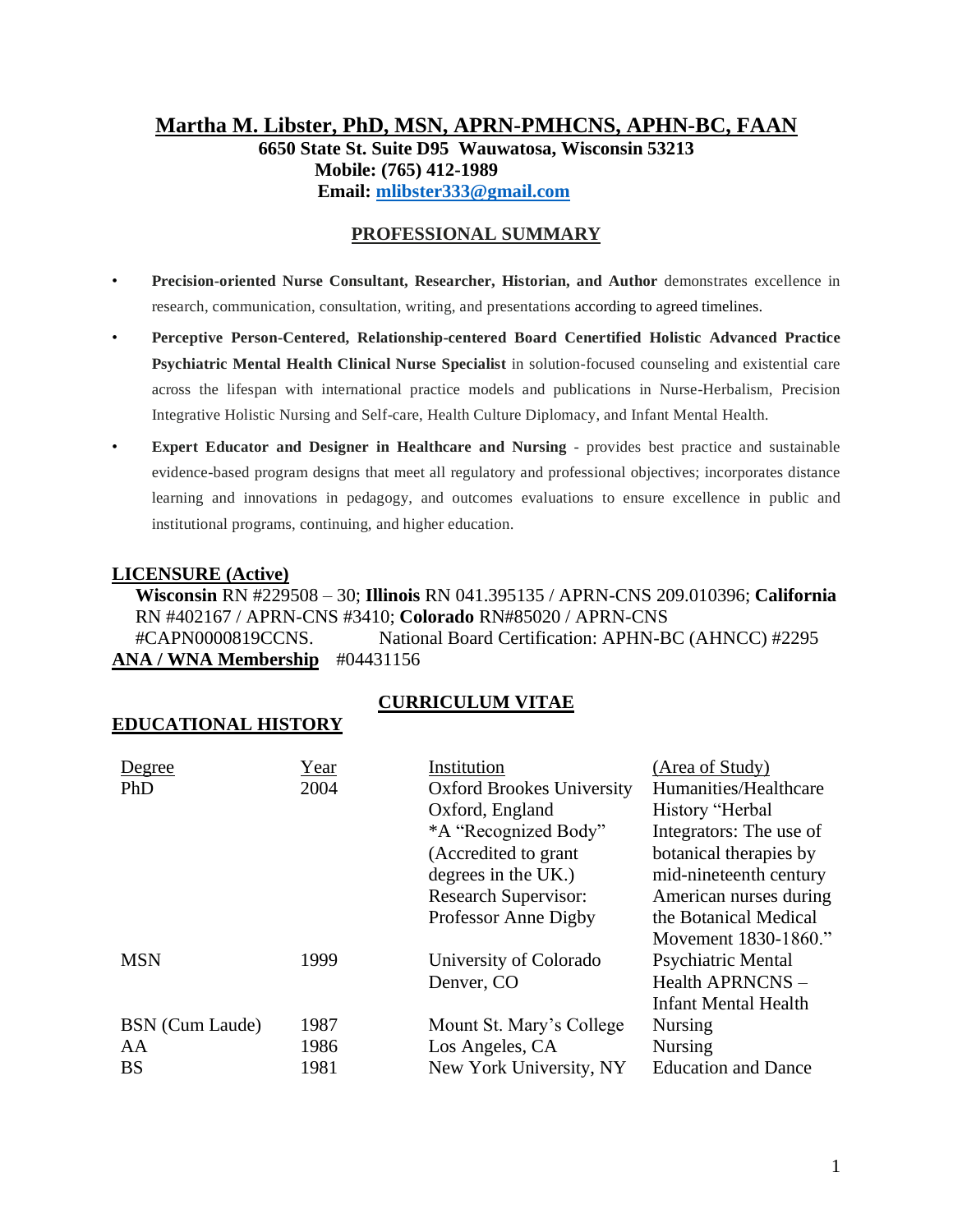## **HONORS, AWARDS, AND FELLOWSHIPS**

| 2021 | <b>Fellow of the American Academy of Nursing</b><br>Expert Panels: Global Health; Environmental Health; Psychiatric Mental Health<br>and Substance Use Nursing.                                                                                                                                                                                                             |
|------|-----------------------------------------------------------------------------------------------------------------------------------------------------------------------------------------------------------------------------------------------------------------------------------------------------------------------------------------------------------------------------|
| 2018 | Invited Speaker: Health Culture Diplomacy and IKS, Bioethics, and Infant<br>Mental Health. Centre in Indigenous Knowledge Systems,<br>University of KwaZulu-Natal, Durban, South Africa<br>Indigenous Knowledge Systems Preconference and the Africa-<br>Asia Forum on Public Healthcare Bioethics for Children and<br>Youth Honoring 100 Years of Nelson Mandela's Legacy. |
| 2018 | 2018 Keynote and World Café Facilitator: Holistic Care – Perceptions,<br>Problems, and Practice. Wisconsin Resource Center Peer<br>Support Teams. Oshkosh, WI.                                                                                                                                                                                                              |
| 2014 | Endnote: Embodying the Elements of Care: Making, Becoming, and<br>Being Medicine. Inaugural Traditional Root Conference.<br>National College of Natural Medicine. Portland, OR.                                                                                                                                                                                             |
| 2014 | Convener and Keynote: Bamboo Bridge Global Tea House. National Museum<br>Te Papa. Wellington, New Zealand.                                                                                                                                                                                                                                                                  |
| 2013 | Faith Andrews Research Fellowship in Shaker Culture, Winterthur<br>Museum, Library and Gardens. Winterthur, Delaware.                                                                                                                                                                                                                                                       |
| 2012 | Keynote: Building Caring Community: Current trends and issues in<br>complementary therapies and nursing around the world. 5 <sup>th</sup><br><b>Asian-Pacific International Conference on Complementary</b><br><b>Nursing. Bangkok, Thailand.</b>                                                                                                                           |
| 2010 | Visiting Research Scientist: Nursing and Indigenous Knowledge Systems<br>Northwest University School of Nursing, Mafikeng, South<br>Africa. Funded Medical Research Council of South Africa                                                                                                                                                                                 |
| 2010 | Invited Speaker: Beyond the Chaos: Innovation and Original Thought in<br><b>Nursing Science, University of Pretoria School of Nursing,</b><br>Pretoria, South Africa.                                                                                                                                                                                                       |
| 2009 | <b>Carrier of the Five Arrows of Hiawatha.</b> (The Story of the Peacemaker)<br>Bestowed by Wisdom Keeper Mrs. Cecilia Mitchell (Mohawk<br>Nation and Iroquois Confederacy), Akwesasne, New York.                                                                                                                                                                           |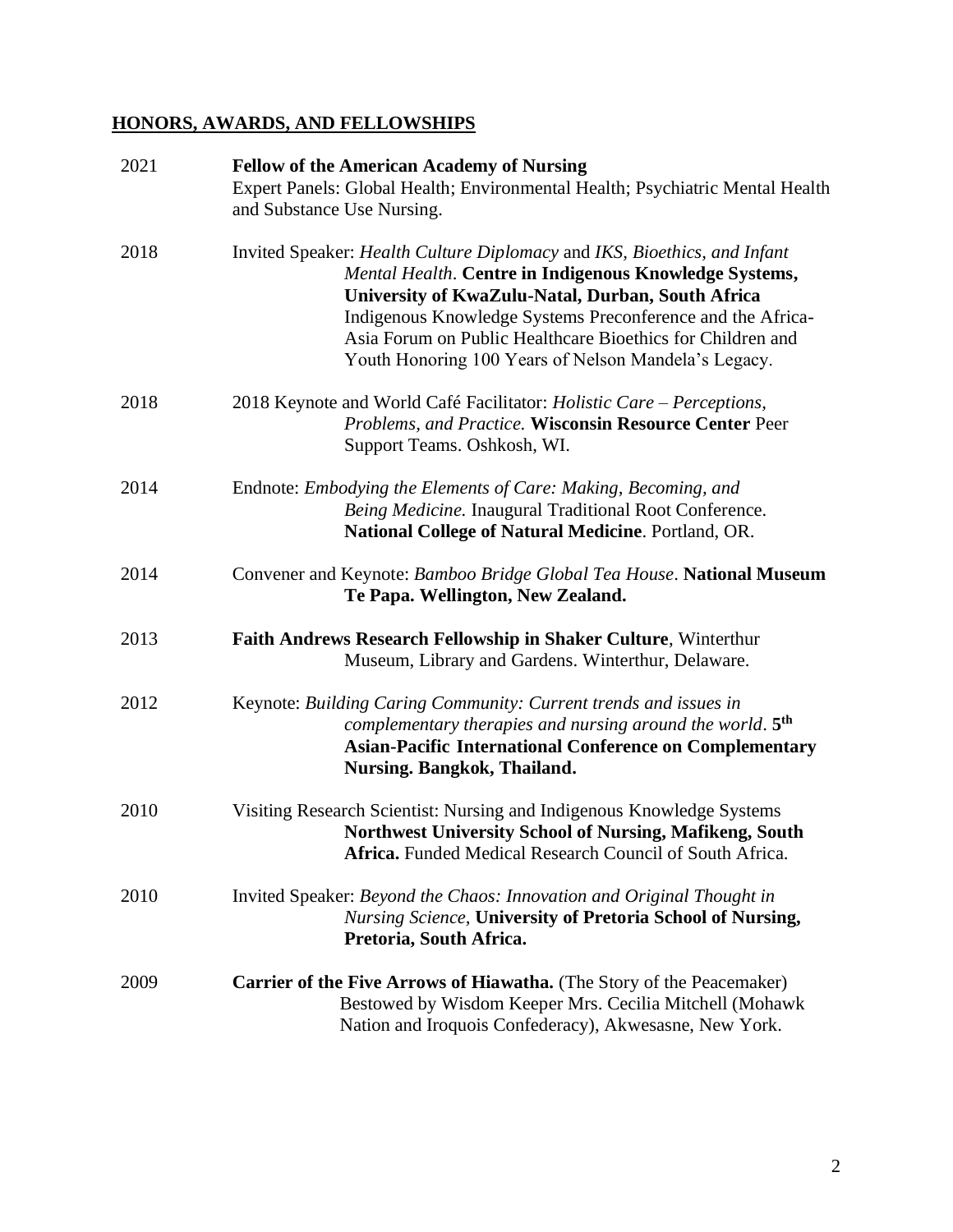| 2008 | Keynote. An Historical Perspective of Self Care. 10 <sup>th</sup> International<br><b>Orem Society World Congress. Vancouver, BC.</b>                                                                                                                                                     |
|------|-------------------------------------------------------------------------------------------------------------------------------------------------------------------------------------------------------------------------------------------------------------------------------------------|
| 2008 | Faculty Advisor Award East Carolina University College of Nursing Graduate<br>Student Organization.                                                                                                                                                                                       |
| 2007 | Keynote Speaker: Herbal Diplomats. The Philip and Elkin Alston Lecture -<br>Atlanta Botanical Garden. Atlanta, GA.                                                                                                                                                                        |
| 2005 | Lavinia Dock Award for Exemplary Historical Research and Writing -<br>Book Publication, American Association for the History of<br>Nursing – Herbal Diplomats.                                                                                                                            |
| 2004 | Keynote: Healing Traditions and Nursing Practice. Purdue University<br>Conference on Nursing History and Ethics: Cooperative<br>Approaches to Health Care in a Changing World. West<br>Lafayette, IN.                                                                                     |
| 2003 | Invited Speaker: Integrating Nursing and Healing Traditions. World Health<br>Organization. Geneva, Switzerland. Invited by Dr. Naeema Al-<br>Gasseer, WHO Chief Scientist Nursing and Midwifery.                                                                                          |
| 2003 | Keynote and Speaker: One week workshop – Herbs, Healing, and Hope.<br>Nursing Spectrum Hawaiian Cruise. Honolulu, HI.                                                                                                                                                                     |
| 2002 | Keynote: Back to the Roots: Teaching Botanical Therapies to Nurses and The<br>American Experience – Complementary Therapies in Nursing<br>Practice and Education. Royal College of Nursing Conference<br>on Complementary Therapies in Nursing Education and<br>Practice. Cardiff, Wales. |
| 2002 | Keynote: The Use of Botanical Therapies by Early 19th Century American<br>"Nurses" Nursing History Colloquium. Oxford, England.                                                                                                                                                           |
| 2002 | Invited Participant: Gillette Nursing Summit Integrative Nursing Leadership.                                                                                                                                                                                                              |

# **EMPLOYMENT HISTORY (Academic and Clinical Practice)**

| Academic<br>August 2020 – Adjunct Professor Liaison Rogers BH<br>Present | Milwaukee School of Engineering<br><b>School of Nursing</b> |
|--------------------------------------------------------------------------|-------------------------------------------------------------|
| August 2016 Associate Dean Research Nursing<br>June 2017                 | University of Wisconsin Oshkosh                             |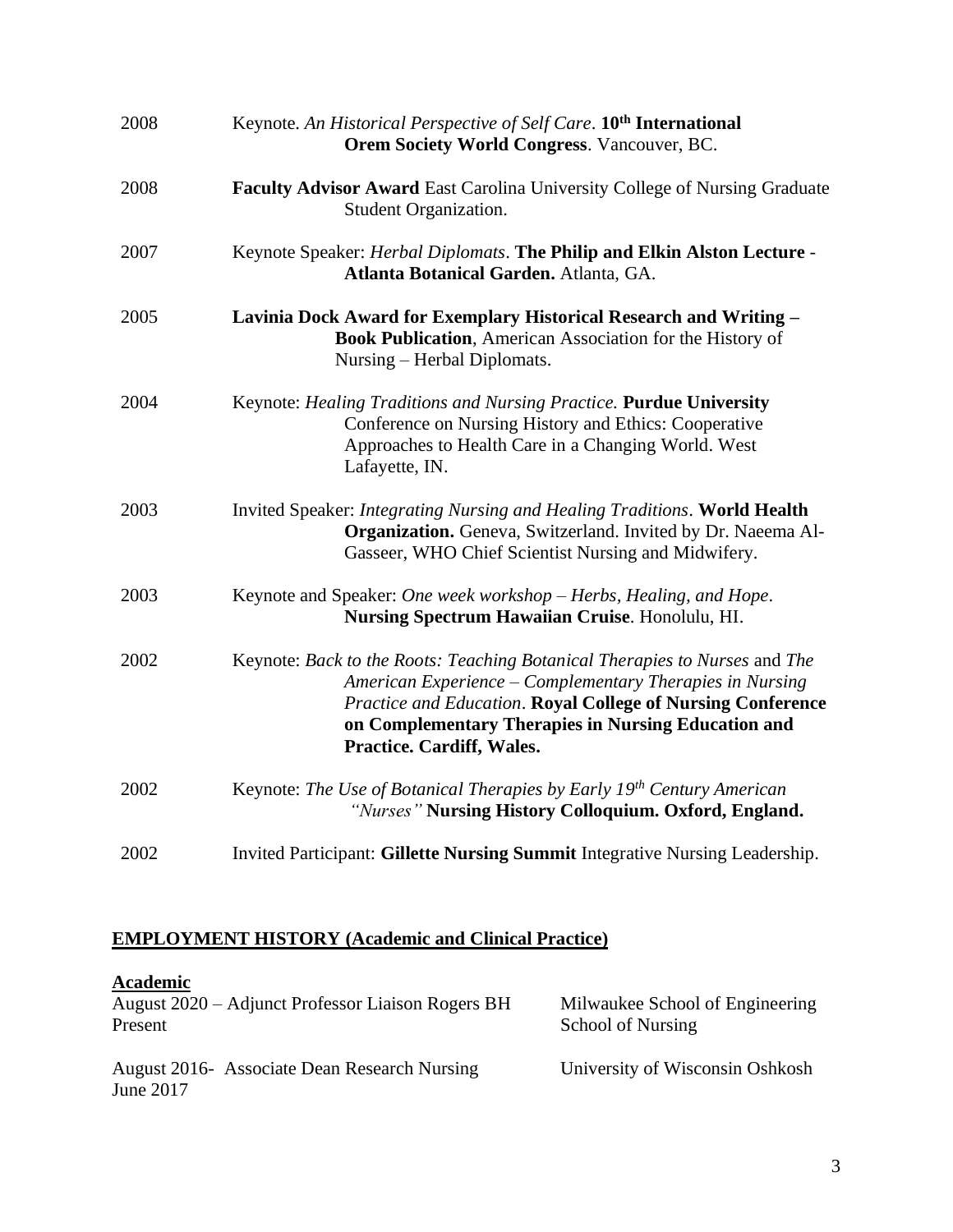| <b>July 2016</b>            | August 2011- Chair / Director Nursing; Director of<br><b>Research and Evidence-Based Practice</b><br><b>Professor Tenured</b> | <b>Governors State University</b>                       |
|-----------------------------|-------------------------------------------------------------------------------------------------------------------------------|---------------------------------------------------------|
| Aug $2006 -$<br>June $2010$ | <b>Assoc. Professor Nursing</b><br><b>Tenured Graduate Faculty</b>                                                            | <b>East Carolina University</b>                         |
| Aug 2004-<br>June 2006      | Associate Professor<br>Nursing and History                                                                                    | <b>Purdue University</b>                                |
| $2001 - 2003$               | <b>Senior Clinical Instructor</b><br><b>Nursing</b>                                                                           | University of Colorado Health<br><b>Sciences Center</b> |
| $2000 - 2001$               | <b>Assistant Professor</b><br><b>Nursing</b>                                                                                  | University of Northern<br>Colorado                      |
| 1998-99                     | <b>Graduate Teaching</b><br>Assistant / Adjunct                                                                               | University of Colorado<br><b>Health Science Center</b>  |

# **Clinical Practice**

| 2019 - Present | Director – Nursing Academic<br>Partnership Design                                                                    | Rogers Behavioral Health System                                      |
|----------------|----------------------------------------------------------------------------------------------------------------------|----------------------------------------------------------------------|
| 1999-Present   | Founding Executive Director in<br><b>Education and Health</b><br>Consultancy, Counseling,<br>Science Writer, Speaker | Golden Apple Healing Arts/<br>Self-Care Institute                    |
| 2018           | Scientific Advisor Medical<br>Cannabis- Consumer Health and<br>Education                                             | <b>ST Biosciences</b>                                                |
| $2012 - 2016$  | <b>Advisory Committee</b>                                                                                            | <b>American Holistic Nurses Credentialing</b><br>Corporation (AHNCC) |
| 2014           | Scientific Advisor                                                                                                   | HerbPharm USA                                                        |
| 2006           | American Holistic Nurses Assn.                                                                                       | Liaison to US Traditional Medicine Program                           |
| 2005-2007      | Sage Mountain Conference and<br><b>Retreat Center</b>                                                                | <b>Nurses Continuing Education Consultant</b>                        |
| 2001-2003      | Integrative Resource Center for<br><b>Cancer Creator and Director</b>                                                | University of Colorado Hospital Cancer<br>Center                     |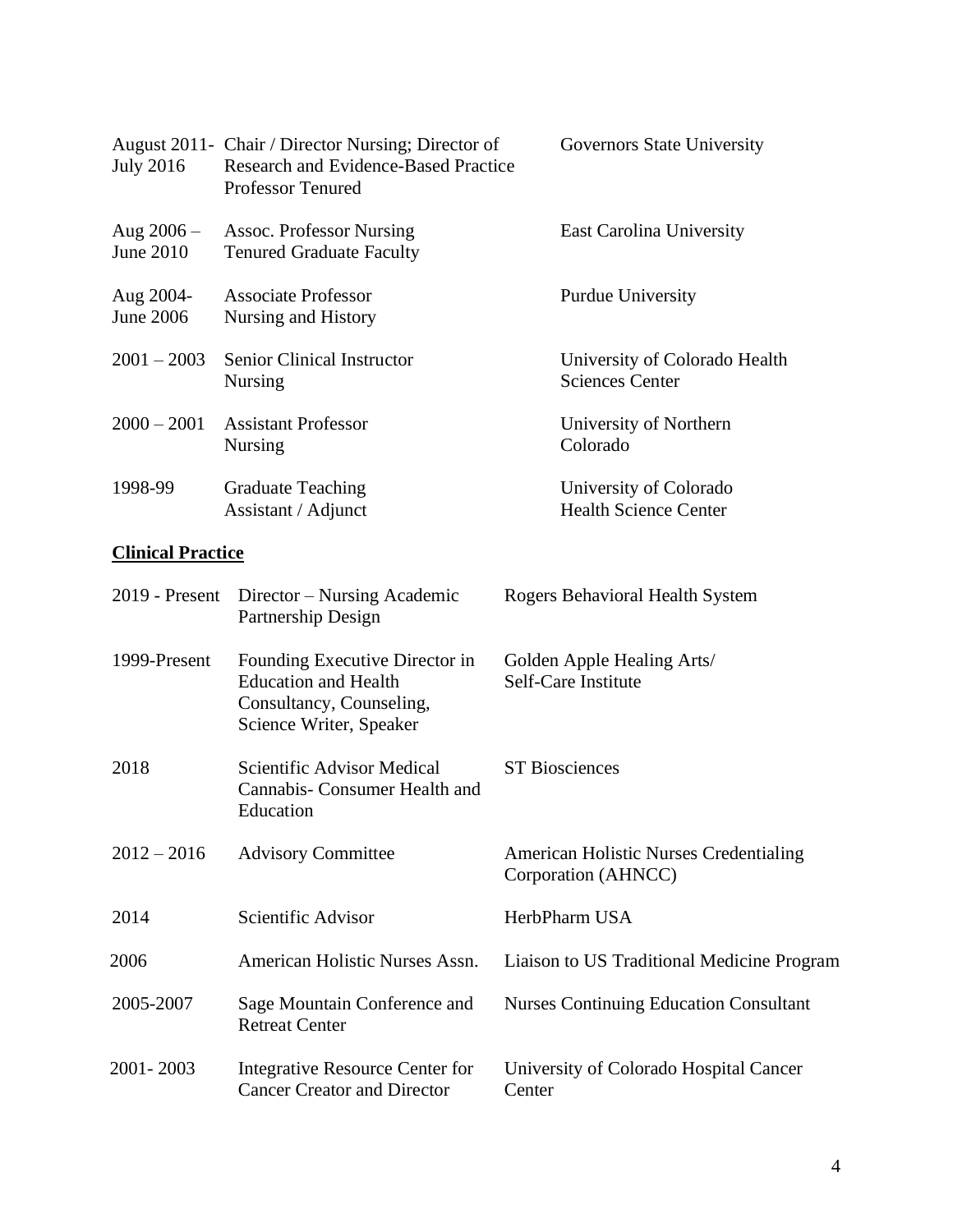| 1997-99   | <b>Health Resource Library</b><br>Manager           | <b>Rose Medical Center</b><br>Denver, CO                                |
|-----------|-----------------------------------------------------|-------------------------------------------------------------------------|
| 1996      | Telehealth Nurse Counselor –<br>Self-care           | Health Decisions (Dr. Don Vickery Take<br>Care of Yourself), Golden, CO |
| 1995-1996 | Director Natural Healthcare<br>Hotline / Telehealth | Herb Research Foundation<br>Boulder, CO                                 |

## **PUBLICATIONS**

## **Guest Editorials (Invited)**

 **Libster, M.** (2010). Guest Editorial - From Flame to Bonfire: A Call for Companions. *Curationis: Journal of South African Nurses Assn.*, 33(1),3*.*

 **Libster, M.** (2009). Guest Editorial - Behind the Shield: A Perspective on H1N1 from the Inner Terrain. *Journal of Holistic Nursing*, 27(4), 218-22

 **Libster, M.** (2003). Guest Editorial – "Integrative Care Product and Process – Considering the three T's of Timing, Type, and Tuning." *Complementary Therapies in Nursing and Midwifery*. 9(1): 1-4.

## **Journal Articles (Peer Reviewed)**

**Libster, M**. (2021). The Tao of integrative nursing assessment (TINA): An East-West model for precision, complementarity, and inclusion in relationship-centered care. *Holistic Nursing Practice*. (In Press).

Libster, M. (2019). Gentle Remedies: Restoring faith in the first step of nonpharmacological infant mental health care for the prevention and treatment of "disruptive behavior." *Archives of Psychiatric Nursing.* 33, 299 – 306. *Special Issue Infant Mental Health.*

**Libster, M.** (2018). Spiritual formation, Secularization, and Reform of Professional Nursing in Antebellum America. *Journal of Professional Nursing*, 34, 47-53.

**Libster, M.** (2011) Lessons Learned from a History of Perseverance and Innovation in Academic-Practice Partnerships. *Journal of Professional Nursing.* 27(6), e76-e81.

**Libster, M.** (2011). Nursing's Heritage of Forming Innovative Academic-Practice Partnerships. *American Association of Colleges of Nursing Task Force on Academic Practice Partnerships.* http://www.aacn.nche.edu/downloads/academic-practicepartnerships-task-force/NursingHeritageForgingPartnerships.pdf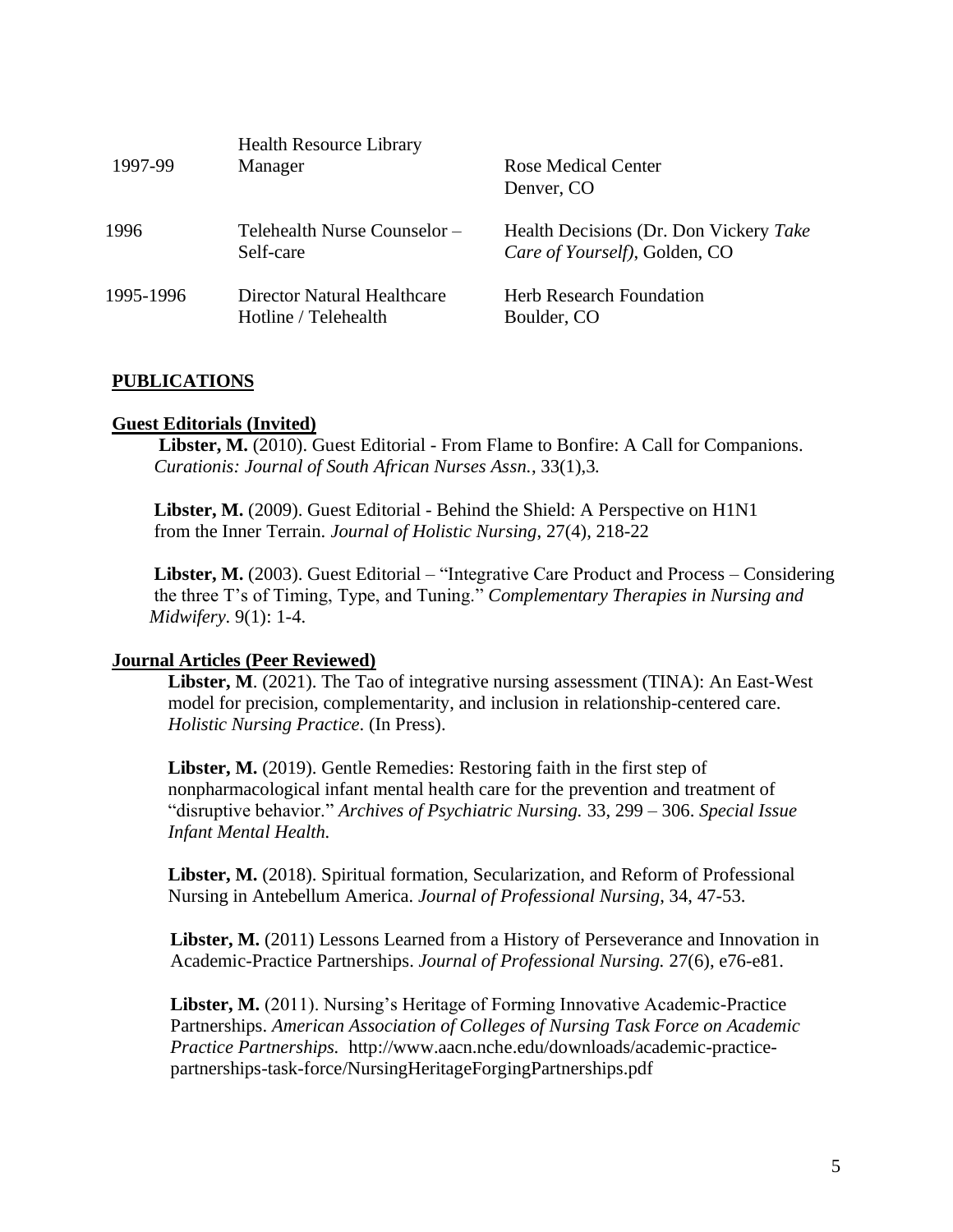**Libster, M.,** Mulaudzi, M., Collins, S., Liang, O., Southworth, J., & Long, M. (2010). Tradition Meets Technology: Building Caring Community Online. *ANS: Advances in Nursing Science,* 33(4), 362-375.

**Libster, M.** (2009). A History of Shaker Nurse-herbalism, health reform, and the American Botanical Medical Movement (1830-1860). *Journal of Holistic Nursing,* 27(4), 222-231.

Mulaudzi, F. M., **Libster, M.,** & Phiri, S. (2009). Suggestions for creating a welcoming nursing community: Ubuntu, cultural diplomacy, and mentoring. *International Journal of Human Caring*, 13(2), 45-51.

**Libster, M.** (2008). Perspectives on the History of Self Care. *Self-Care, Dependent-Care and, Nursing, 16 (2)*, 8-1.

Libster, M. (2008). Commentary and Plant Perspective on Hypericum and Nurses: A Comprehensive Literature Review on the Efficacy of St. John's Wort in the treatment of depression. *Journal of Holistic Nursing, 26 (3)*, 208-211.

**Libster, M.** (2008). Elements of Care: Nursing Environmental Theory in Historical Context. *Holistic Nursing Practice*, 22(3), 160-170.

**Libster, M.** (2006). Dancing Away Dispiritedness. *AJN: American Journal of Nursing*. 106(11):72c-73c.

**Libster, M.** (1999). "Guidelines for selecting a medical herbalist for consultation and referral." *Journal of Alternative and Complementary Medicine*, 5(5): 457-462.

#### **Books (Peer-Reviewed)**

**Libster, M.** (2022). *Precision Nursing Science: Integrative Holistic Nursing with the Elements of Care.* Wauwatosa, WI: Golden Apple Publications.

**Libster, M.** (2022). *Precision Self-care for Nurses: The Elements of Care® Program for Beating Burnout.* Wauwatosa, WI: Golden Apple Publications.

**Libster, M.** (2020). *Gentle Medicine for Balance in Body and Peace of Mind: The Elements of Care® Program*. Wauwatosa, WI: Golden Apple Publications.

**Libster, M.** (2020). *Gentle Medicine for Balance in Body and Peace of Mind. The Elements of Care® Program Experiential Guide*. Wauwatosa, WI: Golden Apple Publications.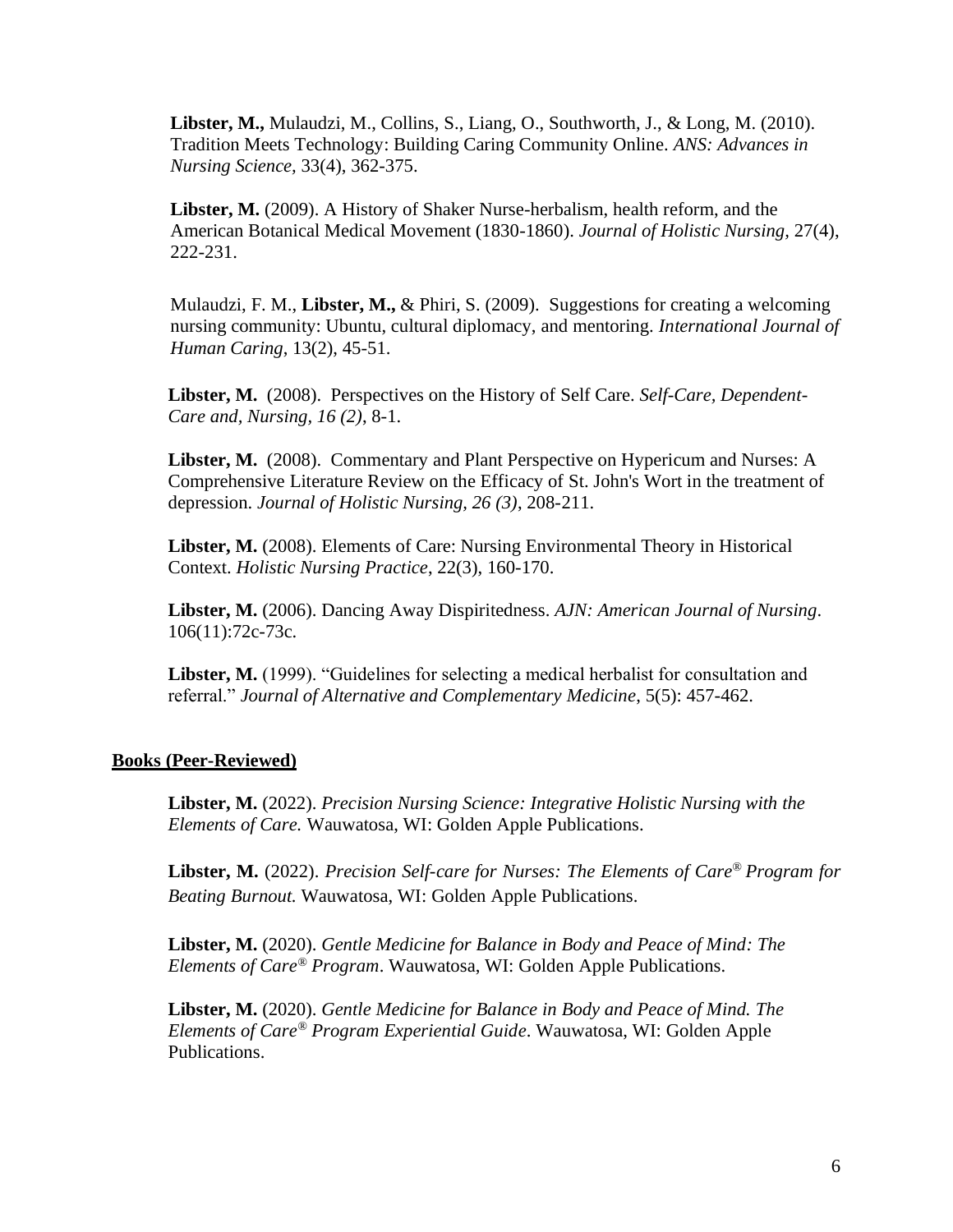ANA and AHNA. (2018). *American Holistic Nurses Assn. Scope and Standards* 3rd Ed. Contributing Author Core Values, Standards and Content on Herbs, Healing Environment, Nursing History, APRN practice, Self-care, Faith Community, and Culturally Congruent Practice.

**Libster, M.** (2014). *Science of Energy Flow®: Foot Reflexology with Herbal Stress Relief.* Wauwatosa, WI: Golden Apple Publications.

**Libster, M**. (2012). *The Nurse-Herbalist: Integrative insights for holistic practice*. Wauwatosa, WI: Golden Apple Publications.

**Libster, M.** & McNeil, B.A. (2009). *Enlightened Charity: The holistic care, education and "Advices Concerning the Sick" of Sister Matilda Coskery, (1799-1870).* Wauwatosa, WI: Golden Apple Publications.

**Libster, M**. (2004). *Herbal Diplomats: The contribution of early American nurses (1830-1860) to 19th century health care reform and the Botanical Medical Movement.* Wauwatosa, WI: Golden Apple Publications. Lavinia Dock Award.

**Libster, M.** (2002). *Delmar's Integrative Herb Guide for Nurses and Delmar's Integrative Herb Guide for Nurses.* Albany, NY: Delmar/International Thomson Learning.

**Libster, M.** (2001). *Demonstrating Care: The Art of Integrative Nursing.* Albany, NY: Delmar Cengage Learning.

#### **Book Chapters / E - Publications (Peer-Reviewed)**

Libster, M. (2021). Kindness as the remedy of remedies: A History of psychiatric mental health nursing. Wauwatosa, WI: Golden Apple Publications Monographs.

**Libster, M.** (2018). *Holistic and Integrative Nursing: Elements of Practice*. Continuing education hours for nurses – 20 Hours. Brockton, MA: Western Schools.

**Libster, M.** (2017). *Medicinal Marijuana*. Interdisciplinary continuing education course for nurses, behavioral health and pharmacy – 5 Hours. Brockton, MA: Western Schools.

**Piascik, P. & Libster, M.** (2017). *Dietary supplements and complementary therapies*. Continuing education for nurses – 3 Hours. Brockton, MA: Western Schools.

**Piascik, P. & Libster, M.** (2017). *Fish oil and omega – 3 fatty acid supplementation: Uses, effectiveness, and safety.* Continuing education for nurses – 3 Hours. Brockton, MA: Western Schools.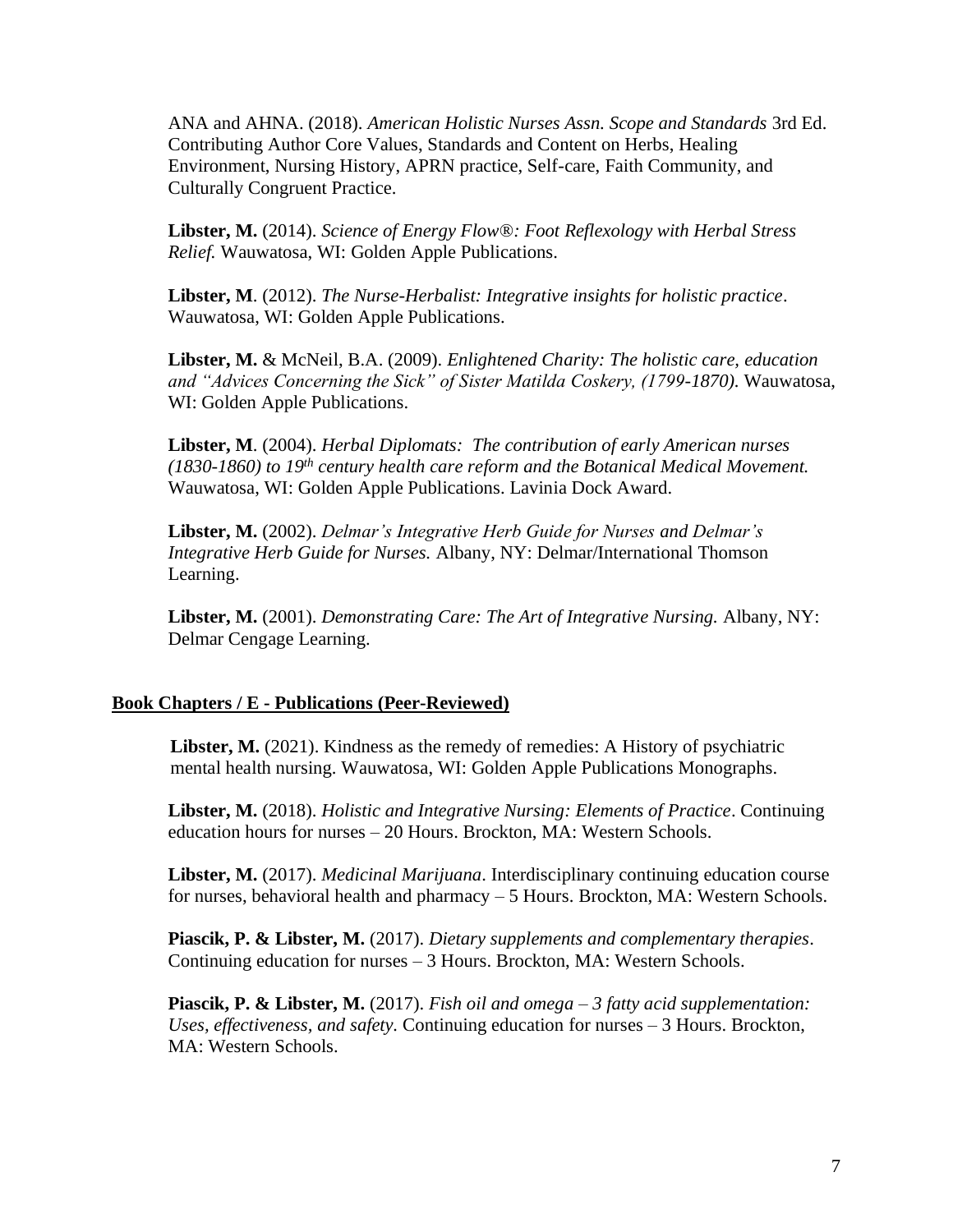**Piascik, P. & Libster, M.** (2017). *Glucosamine, chondroitin, melatonin, coenzyme Q10, and cranberry supplementation.* Continuing education for nurses – 2 Hours. Brockton, MA: Western Schools.

**Libster, M**. (2015). A History of Psychiatric Mental Health Nursing. In Potter & Moller, *Psychiatric Mental Health Nursing: From Suffering to Hope*. Upper Saddle River, NJ: Pearson, Prentiss-Hall.

Libster, M. (2015). Editorial- Enlightenment in the Circle of Culture In *Perspectives on Cultural Diplomacy*, Vol. 1 Nursing. Wauwatosa, WI: Golden Apple Publications.

**Libster, M.** (2015). Cultural Diplomacy: Demonstrating Person-Centered Care and Coaching. *Perspectives on Cultural Diplomacy*. Vol. 1 Nursing. Wauwatosa, WI: Golden Apple Publications.

**Libster, M.,** Phillips, S., Smith Taylor, J., Southard, M., and Bryant, S. (2015). The Cultural Diplomacy Model™ for Demonstrating Person-Centered Care and Coaching. *Perspectives on Cultural Diplomacy*. Vol. 1 Nursing. Wauwatosa, WI: Golden Apple Publications.

Libster, M. (2014). APRNVoices: Holes in the historical fabric of American nursing. Wauwatosa, WI: Golden Apple Publications Monographs.

**Libster, M**. (2009). *Healing journeys.* Northside High School **Documentary - short.** Wauwatosa, WI: Golden Apple Publications.

**Libster, M.** (2002). *Delmar's Integrative Herb Guide for Nurses CD-ROM* (17 Video instructions on herbal applications). Albany, NY. Delmar/International Thomson Learning.

## **Monographs and Databases (Peer Reviewed)**

Science Writer. Natural Standard. 2002.

Monograph Science Writer & Consultant. Complementary and Alternative Medicine Database. Micromedex, Inc. 1999-2000.

- Chlorophyll (1999)
- Hops (1999)
- Linoleic Acid (2000)
- $\bullet$  Bilberry (2000)

Science Writer. Natural Healthcare Hotline Database - Herb Research Foundation. 1995- 1996.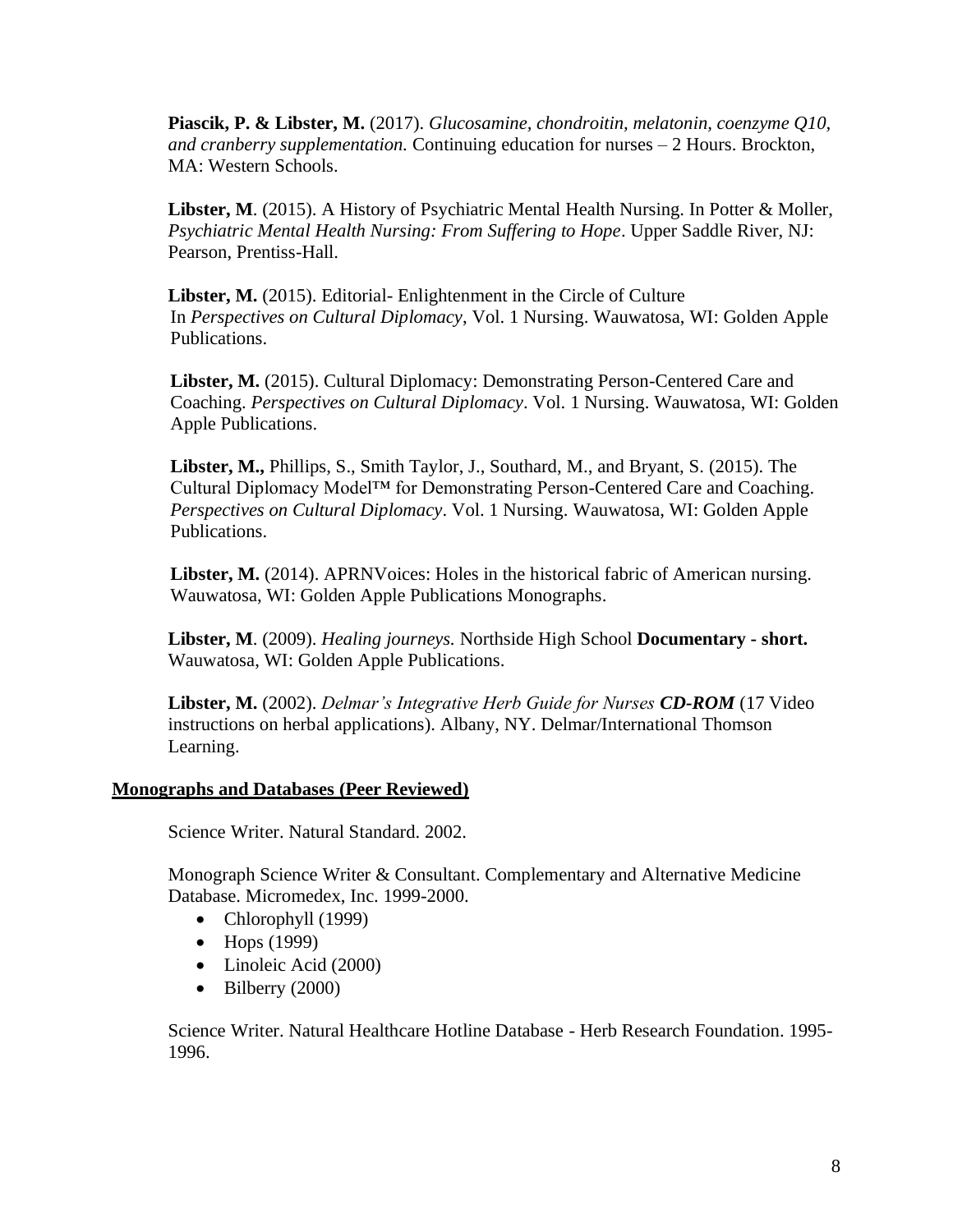## **Journal Articles**

 **Libster, M.** (2009). Enlightenment: Elements of self-care. *Quest*, 97 (3), 96-101.  **Libster, M. M.** (2008). Nursing in the Garden Laboratory and Kitchen Clinic. *Beginnings, 28 (4)*, 4-7.

## **FUNDED RESEARCH AND SCHOLARLY PROJECTS**

**Libster, M**. (2013-2014) Near and Dear Sisters: The Spirit of Nursing in Antebellum Shaker Communities. Winterthur - Faith Andrews Research Fellowship in Shaker Culture. One Month Residency. \$1,750. Role: Historian Fellow.

**Libster, M.** (2013). APRNVoices: An Oral History of the Consensus Model. **E-Publication Monograph: Libster, M.** (2014). APRNVoices: Holes in the Historical Fabric of American Nursing. Role: PI Historian.

**Libster, M. with Nursing and Indigenous Partners** (2006 - ongoing). Bamboo Bridge Global Tea Houses: Action Research on Cultural Diplomacy Model. Founded to address 2004 Sigma Theta Tau Arista Reports. Supported by donors and host venues. Role: Project Director (PD). 2007-2010 East Carolina University Faculty Liaison – Established Affiliation with World Health Organization Collaborating Center in Nursing and Midwifery (Primary Health Care) at University of Illinois Chicago, College of Nursing. Recognized by Dr. Jean Yan in May, 2009 for "potential significant contributions in making primary health care a reality."

**Libster, M**. (May – June 2010). Northwest University Mafikeng, South Africa. \$4000. Funded by Medical Research Council, Cape Town, South Africa. Role: Visiting Research Scientist in Nursing and Indigenous Knowledge Systems.

**Libster, M**. East Carolina University College of Nursing HRSA Grant. Bagley, B. (PD) *Nurse midwifery education in rural and underserved North Carolina.* Role: Faculty and Consultant 25% Effort 2009-2012. Healing Traditions Curriculum for APRN Midwifery Program.

Libster, M. September 2009. Translating Historical research: Application of 19<sup>th</sup> century findings to contemporary nursing practice. East Carolina University. Role: PI Historian

**Libster, M**. January 2009. North Carolina Humanities Council. Presenting Mr. Frederick Douglass – Black History Month. \$1200. PD Historian.

**Libster, M**. (2008 – 2009). Supported by NC Arts Council Grant – Folklife. Northside High School. Herbal medicine making for health science students. "Healing Journeys" - Oral History documentary project. Role: PD and Visiting Lecturer **[View Documentary](https://www.goldenapplehealingarts.com/about-dr-martha)**

**Libster, M**. (2007-2008) Back to Nature: The Rediscovery of Herbal Medicine, Northside High School, Beaufort County Schools, NC. Role: Visiting Lecturer Curriculum design and Faculty herbal medicine and healing traditions for seniors interested in a career in the health professions.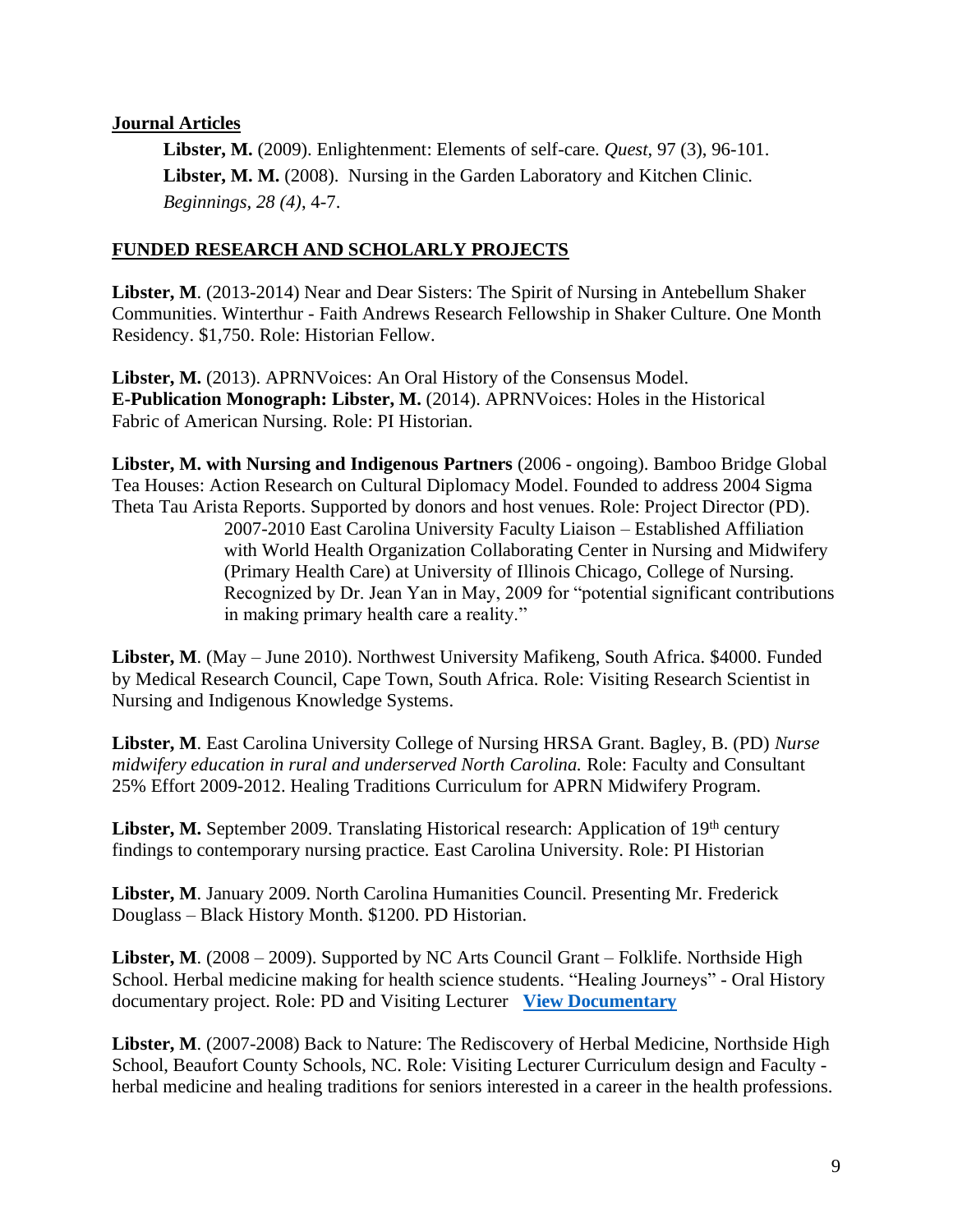**Libster, M**. (2007). History. Enlightened Charity: Holistic Nursing Care, Education, and the Advices Concerning the Sick of Sister Matilda Coskery (1799 – 1870)*.* Vincentian Studies Institute Research Grant 2007 \$10,000. Role PI East Carolina University Creative Activities Grant \$14,269. Role: PI

**Libster, M**. (2003). Kids Know – Special Program for Children of Cancer Patients Ages 0-6. University of Colorado Cancer Center. Funded by CLIMB**.** \$60,000. Role: PD.

**Libster, M**. (2001). Integrative Herb Guide for Nurses Book / CD-ROM with videos – Making and apply herbal remedies. Delmar Thomson Learning. \$25,000. Role: PD, Author, Actor.

## **PROFESSIONAL ACTIVITIES AND COMMUNITY SERVICE**

## **Editorships**

|      | 2009 – 2013 Associate Editor for Botanicals: <i>Journal of Holistic Nursing</i> .          |
|------|--------------------------------------------------------------------------------------------|
| 2002 | Editor: <i>Natural Standard</i> (Pharmacy) Database.                                       |
|      | 1995 – 1996 Editor: <i>Natural Healthcare Hotline</i> Database - Herb Research Foundation. |

## **Peer Reviewer**

| $2011$ - Present | Journal of Professional Nursing                                 | Reviewer                                      |
|------------------|-----------------------------------------------------------------|-----------------------------------------------|
| $2005$ – Present | AJN: American Journal of Nursing                                | Reviewer                                      |
| 2005 - Present   | Herbalgram: Journal of the American<br><b>Botanical Council</b> | Reviewer                                      |
| $2009 - 2017$    | Journal of Alternative and<br>Complementary Medicine            | Reviewer                                      |
| $2007 - 2013$    | Journal Holistic Nursing                                        | Reviewer and<br>Associate Editor - Botanicals |
| 2003             | <b>Integrative Nursing Journal</b>                              | <b>Editorial Board</b>                        |
| 2003             | Journal of Herbal Pharmacotherapy                               | Reviewer                                      |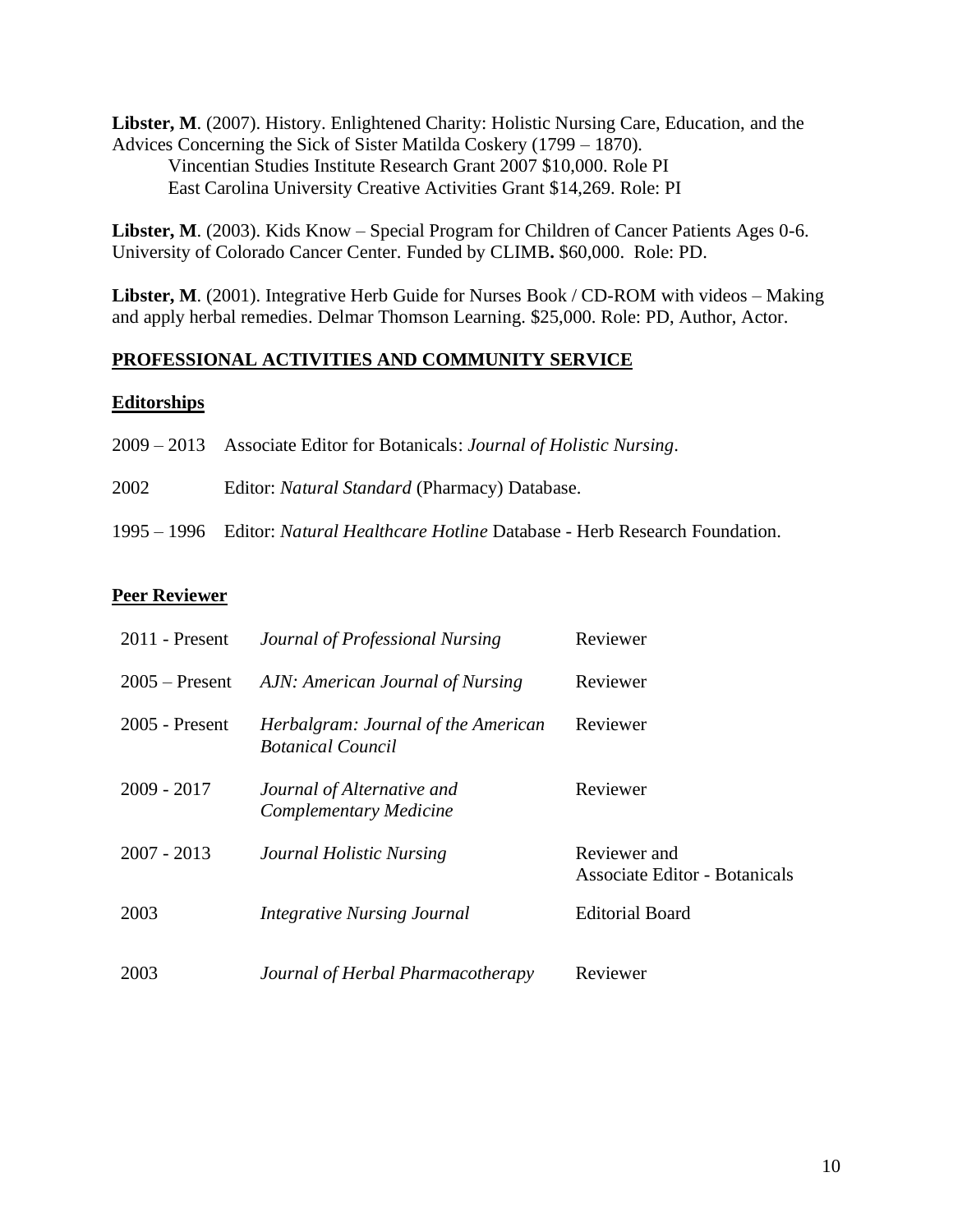## **PRESENTATIONS**

| Oct 2020                | Invited Speaker: Revising the Legend Repealing the Myth. Florida Atlantic<br><b>University School of Nursing Doctoral Course on Historical Research.</b>                                                             |
|-------------------------|----------------------------------------------------------------------------------------------------------------------------------------------------------------------------------------------------------------------|
| April 2019/<br>Oct 2018 | Invited Speaker: Women Nurses and Religion. University of Wisconsin Oshkosh<br><b>Women's Studies History of Women Course.</b>                                                                                       |
| Oct 2018                | Invited Speaker: Herbal Diplomacy The Role of Plants in Policy and Practice.<br>Evergreen State College Botany Program, Olympia, WA.                                                                                 |
| May 2016<br>Youth       | Invited Speaker: Tipis and Tea Houses: Cultural Diplomacy and the Healing of<br>and a Nation. International Symposium on Cultural Diplomacy in the United<br>Nations. Institute of Cultural Diplomacy. New York, NY. |
| Oct 2015                | Invited Speaker: Herbal Diplomacy: The Role of Plants in Policy and Practice.<br>Evergreen State College Botany Program, Olympia, WA.                                                                                |
| Oct 2015                | Invited Speaker: Partners with Plants in Self-Care. Kenilworth Garden Club,<br>Wilmette, IL.                                                                                                                         |
| May 2015                | Invited Speaker: Remember to Rest: Herbal Garden Remedies for Health and<br>Peace. Chicago Botanic Garden. Chicago, IL.                                                                                              |
| Sept 2014               | Invited Speaker: Herbal Self-Care: An American Healing Tradition Central to<br>Health Care Reform Past, Present, and Future." Lloyd Library. Cincinnati, OH.                                                         |
| Apr 2013                | Speaker: Plants as Partners in Caring. International Association of<br>Human Caring Circle of Caring International Teleconference.                                                                                   |
| <b>May 2008</b>         | Invited Speaker: Faculty Development Workshop on Integrative Nursing.<br>University of Portland School of Nursing. Portland, OR.                                                                                     |
| Nov. 2007               | Invited Workshop Facilitator: Cultivating the Garden Within.<br><b>Atlanta Botanical Garden.</b> Atlanta, GA.                                                                                                        |
| Mar. 2007               | Invited Speaker: Recipes and Remedies: Celebrating Women's History Month.<br>United States Botanic Garden. Washington, DC.                                                                                           |
| Sept. 2003              | Invited Speaker: Integrating Complementary Therapies in the Care of the Elderly.<br>Annual Conference Geriatric Nurse Practitioners. West Palm Beach, FL.                                                            |
| <b>July 2003</b>        | Invited Speaker: History of Shaker Nurses and the American Botanical Medical<br>Movement 1830-1860. Shaker Research Symposium. Harvard, MA.                                                                          |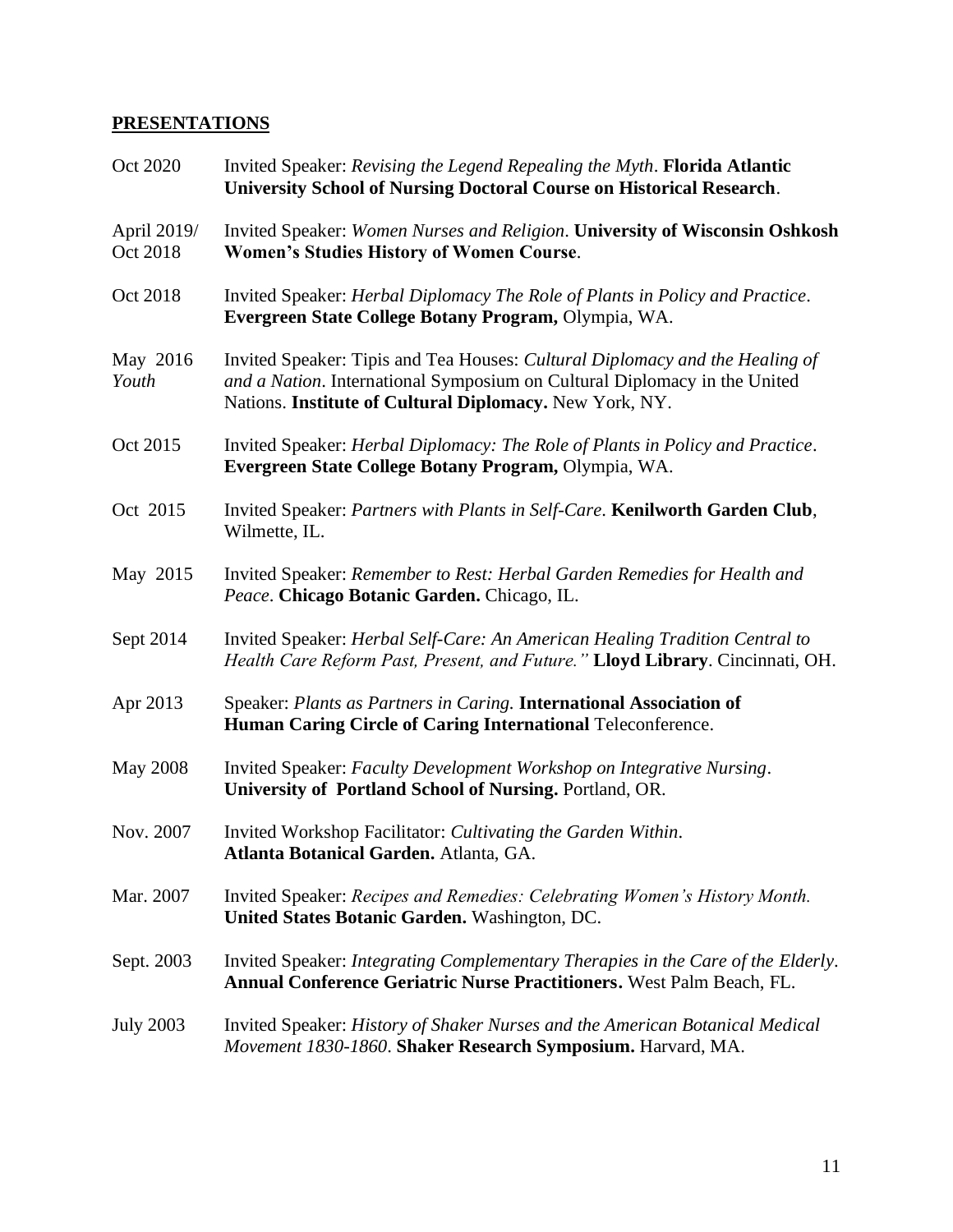# **Podium Presentations, Panels, Workshops, Webinars, Podcasts**

| Ongoing                 | Convener and Speaker: Bamboo Bridge Global Tea House – Quarterly<br>Webinars Integrating Indigenous Wisdom and Emerging Science and<br>Technologies to Promote Peace and Unity through Health Culture Diplomacy.                                              |
|-------------------------|---------------------------------------------------------------------------------------------------------------------------------------------------------------------------------------------------------------------------------------------------------------|
| Ongoing                 | Convener and Speaker: Self-care Institute at Golden Apple Healing Arts<br>Monthly Webinars on Precision Self-care with Plants as Partners.                                                                                                                    |
| Ongoing<br>(Since 2003) | Workshop (CE Nurses and Massage Therapists): Foot Reflexology with Herbal<br>Stress Relief Science of Energy Flow® Golden Apple Healing Arts.                                                                                                                 |
| Oct 2021                | <b>Podcast: The Remedial Herstory Project.</b> Episode 15 Did 19th century<br>institutionalizing and deinstitutionalizing healthcare make it safer?                                                                                                           |
| Feb. 2021               | Panelist: Exploring the Impact of Cannabis Use on the Developing Brain.<br>(Virtual) Eastern Wisconsin International Nurses Society on Addictions.                                                                                                            |
| Aug 2016                | Panel with M. Brucker (USA), M. Mulaudzi (S Africa): Cultural Diplomacy and<br>the Export and Import of Scholarship. INANE Conference London, UK.                                                                                                             |
| Oct 2015                | Convener Global Tea House and Presenter: Health Belief. Parliament of World<br>Religions. Salt Lake City, UT.                                                                                                                                                 |
| Feb 2015<br>2014, 2012  | Webinar CE Courses: Nurse-Herbalist and Health Diplomacy. Golden Apple<br>Healing Arts. (Peer Reviewed – American Holistic Nurses Association)                                                                                                                |
| Sept 2014               | Presenter: Rooting Nurses' Cultural Diplomacy Skill through Application of<br>Modeling and Role Modeling Theory. Society for the Advancement of<br>Modeling and Role-Modeling. Cincinnati, OH.                                                                |
| <b>June 2014</b>        | <b>Convener</b> Global Tea House and Presenter: Don't Rock the Boat:<br>Essences, Extracts, and Embrocations for Easing into Emotional Clarity.<br>National College of Natural Medicine. Portland, Oregon.                                                    |
| Mar 2014                | Panelist - Body Talk: How we cover, uncover and use our bodies in health and<br>healing. As Above So Below: Making "Medicine" as Embodiment of Health<br>Care and Reform. 3rd Annual Conference Medicine and Religion.<br>University of Chicago. Chicago, IL. |
| <b>July 2012</b>        | Speaker: C. Nolley, T. Labriola, and M. Libster. Blackboard Collaborate<br>Connections Summit 2012: More than Classes and Credits- Leveraging<br>Collaborate for Community Building and Culture Change. New Orleans, LA.                                      |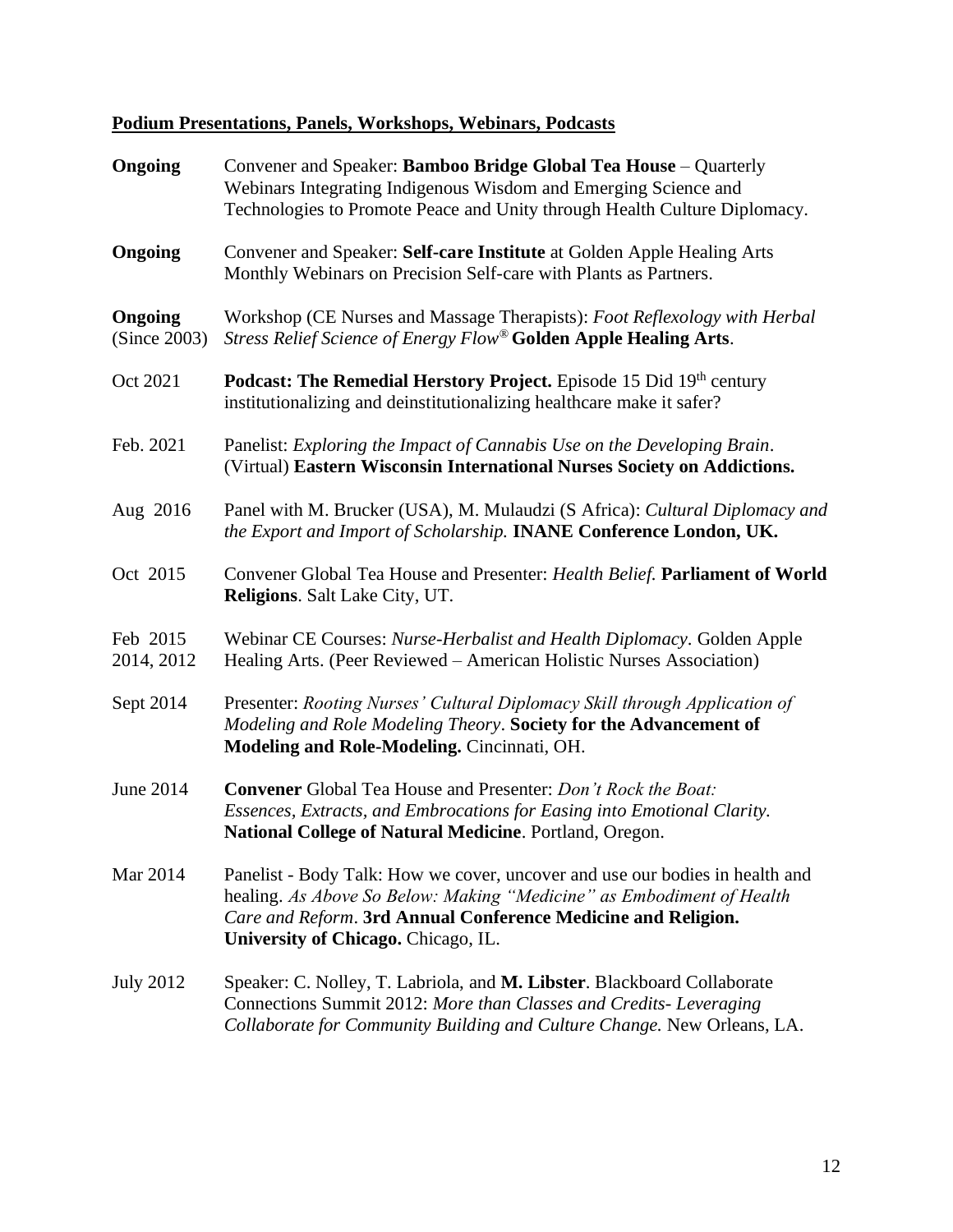| May 2012   | Symposium Speaker: The Global Tea House: Creating Caring Community-<br>Elders, Earth, and Elements. International Association of Human Caring<br>Annual Conference. Philadelphia, PA.                                                                                      |
|------------|----------------------------------------------------------------------------------------------------------------------------------------------------------------------------------------------------------------------------------------------------------------------------|
| June 2010  | Speaker: Enlightened Charity: Reforming the Care of the Insane in 19th Century<br>Maryland, History of Women Religious, Univ of Scranton, Scranton, PA.                                                                                                                    |
| Nov. 2009  | Special Session - Organizer of The Global Tea House and Speaker: Cultural<br>Diplomacy and Healing Traditions. Paper presentation - Following the Roots of<br>Care: Research utilization and botanical remedies in nursing. Sigma Theta Tau<br>Biennium. Indianapolis, IN. |
| April 2009 | Speaker: Enlightened Charity and the Way of the Healer. Sigma Theta Tau<br><b>Omicron Omega Chapter Research and Leadership Event, Arcata, CA.</b>                                                                                                                         |
| April 2009 | Speaker: The Doctor - Nurse Game of the 1840s: To play or not to play. East<br>Carolina University Medical History Interest Group. Greenville, NC.                                                                                                                         |
| April 2008 | Speaker: Holism, Hermeticism, and the Elements of Environmental Care of mid-<br>$19th Century Nurses$ . International Association for Human Caring Conference.<br>Chapel Hill, NC.                                                                                         |
| April 2008 | Speaker: Control Those Women: The Nurse Doctor Game in Early 19 <sup>th</sup> century<br>America. East Carolina University, Greenville, NC.                                                                                                                                |
| Feb 2008   | Speaker: Cultural Diplomacy and the Bamboo Bridge Community. Beta Nu<br>Chapter Sigma Theta Tau International. Greenville, NC.                                                                                                                                             |
| Nov. 2007  | Panel – International Communities of Interest. The Bamboo Bridge. Sigma Theta<br>Tau International Biennium Convention. Baltimore, MD.                                                                                                                                     |
| Sept. 2007 | Speaker: Elements of Care: The History of Nursing in Environmental Context.<br>European Association for the History of Medicine and Health. London,<br>England.                                                                                                            |
| Aug. 2006  | Speaker: The Herbal Nurse; The Intent to Dream; Solution-focused Counseling<br>Techniques for the Herbalist. New England Women's Herb Conference.<br>Peterborough, NH.                                                                                                     |
| Oct. 2005  | Workshop: Herbs, Healing, and Home Remedies. State of Indiana Master<br>Naturalist Certification Course. Delphi, IN.                                                                                                                                                       |
| Aug. 2005  | Speaker: Solution-focused Counseling Techniques for the Herbalist; Speaking<br>Out: 19th Century Women Healthcare Reformers; Herbal Applications in Foot<br>Reflexology. New England Women's Herb Conference. Peterborough, NH.                                            |